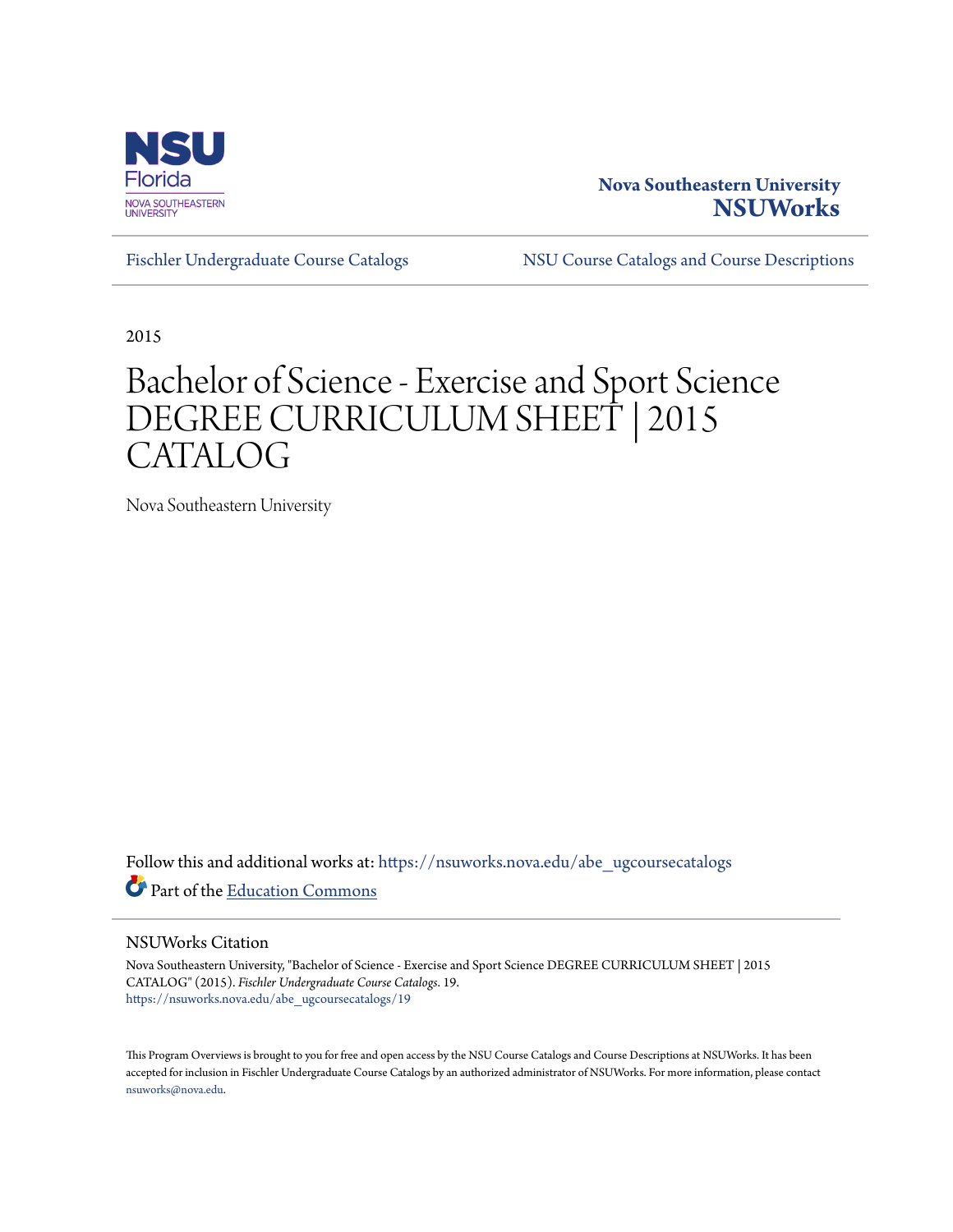

## **FARQUHAR COLLEGE OF ARTS AND SCIENCES Bachelor of Science - Exercise and Sport Science DEGREE CURRICULUM SHEET | 2015 CATALOG**



| <b>GENERAL EDUCATION REQUIREMENTS</b>            |         |           | <b>MAJOR</b>                                         |                |           |
|--------------------------------------------------|---------|-----------|------------------------------------------------------|----------------|-----------|
| Area/Course                                      | Credits | Frequency | Course                                               | <b>Credits</b> | Frequency |
| <b>Written Composition</b>                       |         |           | ATTR 1200 Principles of Athletic Training*<br>or     |                | W         |
| 6 credits at or above COMP 1500                  |         |           | EXSC 1200 Prevention and Care of Athletic Injuries   |                | FW        |
| Open Written Communication                       |         |           | ATTR 1300 Emergency Care and First Aid               |                | FW        |
| Open Written Communication                       |         |           | ATTR 1400 Health and Fitness                         |                | FW        |
| Mathematics                                      |         |           | <b>ATTR 2300 Sports Nutrition</b>                    |                | FW        |
| 6 credits at or above MATH 1040                  |         |           | ATTR 2400 Strength and Conditioning                  |                | FW        |
| MATH 1040 Algebra for College Students           | З       |           | BIOL 1400 Introductory Cell Biology                  |                | FW        |
| satisfied by Major                               |         |           | BIOL 3312 Human Anatomy and Physiology/Lab           |                | FW        |
| Arts & Humanities                                |         |           | EXSC 3700 Kinesiology                                |                | FW        |
| 6 credits in HIST, ARTS, PHIL, HUMN, LITR, THEA, |         |           | EXSC 3740 Exercise Physiology with Lab               |                | FW        |
| FILM, MUSC, DANC, WRIT, foreign language         |         |           | EXSC 3760 Biomechanics of Human Movement w/Lab       |                | FW        |
| Open Arts & Humanities                           | 3       |           | EXSC 3820 Exercise Prescripotion with Lab            |                | FW        |
| Open Arts & Humanities                           | 3       |           | EXSC 4100 Adapted Physical Education                 |                | FW        |
| Social & Behavioral Sciences                     |         |           | EXSC 4220 Motor Learning with Lab                    |                | FW        |
| 6 credits in PSYC, SOCL, ANTH, ECN, COMM, GEOG,  |         |           | EXSC 4300 Research Methods in Sport and Physical Ed. |                | FW        |
| GEST, INST, POLS                                 |         |           | EXSC 4400 Exercise and Sport Administration          |                | FW        |
| PSYC 1020 Introduction to Psychology             | 3       |           | EXSC 4901 Practicum in Exercise Science              |                | FW        |
| satisfied by Major                               | κ       |           | <b>MATH 2020 Applied Statistics</b>                  |                | FW        |
| Science                                          |         |           | PSYC 3400 Sports Psychology**                        |                | FW        |
| 6 credits in BIOL, MBIO, CHEM, SCIE, ENVS, PHYS  |         |           | <b>Total Major Credits</b>                           | 60             |           |
| satisfied by Major                               |         |           |                                                      |                |           |
| satisfied by Major                               |         |           | <b>MAJOR ELECTIVES</b>                               |                |           |
| <b>Total General Education Credits</b>           | 30      |           | Course                                               | Credits        | Frequency |

| <b>OPEN ELECTIVES</b>        |    | EXSC 4900 Special Topics in Exercise and Sport Science        |
|------------------------------|----|---------------------------------------------------------------|
| take 13 elective courses     |    | <b>EXSC 4950 Internship in Exercise and Sport Science</b>     |
| Total Open Electives Credits | 39 | <b>EXSC 4990 Independent Study in Exercise and Sport Sci.</b> |

*\*ATTR 1200 requires completion of ATTR 1100 as a prerequisite.*

*\*\*PSYC 3400 requires completion of PSYC 1020 as a prerequisite; PSYC 1020 also fulfills one 3-credit Social and Behavioral Sciences General Education requirement.*

*Frequency Key: F-Every Fall; W-Every Winter; FO - Odd Year Fall; FE - Even Year Fall; WO - Odd Year Winter; WE - Even Year Winter* 

| <b>MAJUK</b>                                         |                |           |
|------------------------------------------------------|----------------|-----------|
| Course                                               | <b>Credits</b> | Frequency |
| ATTR 1200 Principles of Athletic Training*<br>or     | 3              | W         |
| EXSC 1200 Prevention and Care of Athletic Injuries   | 3              | FW        |
| ATTR 1300 Emergency Care and First Aid               | 3              | FW        |
| <b>ATTR 1400 Health and Fitness</b>                  | 3              | FW        |
| <b>ATTR 2300 Sports Nutrition</b>                    | 3              | FW        |
| ATTR 2400 Strength and Conditioning                  | 3              | FW        |
| <b>BIOL 1400 Introductory Cell Biology</b>           | 3              | FW        |
| BIOL 3312 Human Anatomy and Physiology/Lab           | 5              | FW        |
| EXSC 3700 Kinesiology                                | 3              | FW        |
| EXSC 3740 Exercise Physiology with Lab               | 4              | FW        |
| EXSC 3760 Biomechanics of Human Movement w/Lab       | 4              | FW        |
| EXSC 3820 Exercise Prescripotion with Lab            | 4              | FW        |
| EXSC 4100 Adapted Physical Education                 | 3              | FW        |
| EXSC 4220 Motor Learning with Lab                    | 4              | FW        |
| EXSC 4300 Research Methods in Sport and Physical Ed. | 3              | FW        |
| EXSC 4400 Exercise and Sport Administration          | 3              | FW        |
| <b>EXSC 4901 Practicum in Exercise Science</b>       | 3              | FW        |
| <b>MATH 2020 Applied Statistics</b>                  | 3              | FW        |
| PSYC 3400 Sports Psychology**                        | З              | FW        |
| <b>Total Major Credits</b>                           | 60             |           |

| <b>MAJOR ELECTIVES</b>                                 |                |           |  |  |
|--------------------------------------------------------|----------------|-----------|--|--|
| <b>Course</b>                                          | <b>Credits</b> | Frequency |  |  |
| Select 3 credits from the following:                   |                |           |  |  |
| EXSC 4900 Special Topics in Exercise and Sport Science | $1 - 3$        | F         |  |  |
| EXSC 4950 Internship in Exercise and Sport Science     | З              | FW        |  |  |
| EXSC 4990 Independent Study in Exercise and Sport Sci. | $1 - 3$        | FW        |  |  |
| Any 3000/4000-level EXSC course not counted as a core  | З              | FW        |  |  |
| course for the major                                   |                |           |  |  |
| <b>Total Major Elective Credits</b>                    |                |           |  |  |

**TOTAL CREDITS: 120**